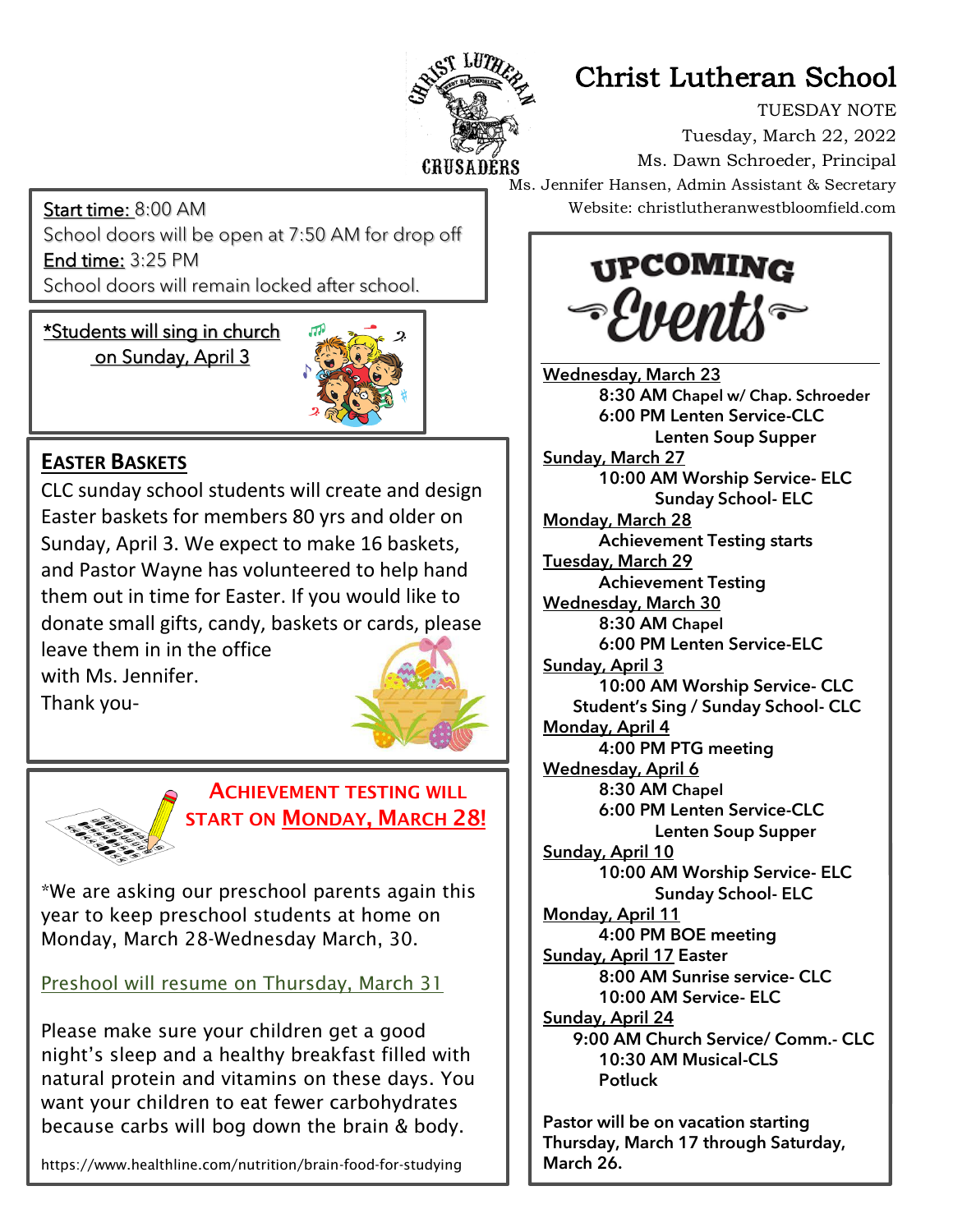*SUNDAY SCHOOL:* Classes at Emmaus are from 8:45-9:45 AM on the 2nd & 4th Sundays, and class at Christ will be on **Sunday, April 3 at 10:00 AM**, and will start before the Gospel reading and sermon. *All children* are invited to attend *at either church.*



## Christ Lutheran School

TUESDAY NOTE Tuesday, March 22, 2022 Ms. Dawn Schroeder, Principal Ms. Jennifer Hansen, Admin Assistant & Secretary Website: christlutheranwestbloomfield.com

| <b>Grades</b> | <b>Catechism Memory Work</b> | Hymn $#$             | <b>Bible Memory Work</b> |
|---------------|------------------------------|----------------------|--------------------------|
| $1 - 2$       | <b>Musical</b>               | <b>Musical Songs</b> | <b>Matt 18:18</b>        |
| $3 - 4$       | <b>Musical</b>               | <b>Musical Songs</b> | <b>Matt 18:18</b>        |
| $5 - 7$       | <b>Musical</b>               | <b>Musical Songs</b> | John 11:25-26            |



**The next Parent Teacher Group meeting will be on Monday, April 4th at 4:00 PM.**

#### **MUSICAL POTLUCK-**

**AFTER THE CHURCH SERVICE AND MUSICAL ON SUNDAY, APRIL 24, THERE WILL BE A POTLUCK LUNCH. THE PTG WILL SUPPLY HAM SANDWICHES.**

**WE ARE ASKING EACH OF OUR STUDENT FAMILIES TO BRING A DISH TO PASS.**

**THANK YOU!**



#### Hymnology Curriculum

Updated on 3/15/22

| 3/25 | <b>MUSICAL MEMORY</b>                               |  |  |         |         |         |         |         |  |  |  |
|------|-----------------------------------------------------|--|--|---------|---------|---------|---------|---------|--|--|--|
| 4/1  | "MUSICAL MEMORY (sing in church 4/3)                |  |  |         |         |         |         |         |  |  |  |
| 4/8  | <b>MUSICAL MEMORY</b>                               |  |  |         |         |         |         |         |  |  |  |
| 4/15 | <b>MUSICAL MEMORY</b>                               |  |  |         |         |         |         |         |  |  |  |
| 4/22 | MUSICAL (performance 4/24)                          |  |  |         |         |         |         |         |  |  |  |
| 4/29 | 434                                                 |  |  | $1 - 3$ | $1 - 3$ | $1 - 3$ | $1 - 3$ | $1 - 3$ |  |  |  |
| 5/6  | 496                                                 |  |  | $1 - 3$ | $1 - 3$ | $1 - 3$ | $1 - 3$ | $1 - 3$ |  |  |  |
| 5/13 | 953                                                 |  |  | $1 - 3$ | $1 - 3$ | $1 - 3$ | $1 - 3$ | $1 - 3$ |  |  |  |
| 5/20 | 956                                                 |  |  |         |         |         |         |         |  |  |  |
| 5/27 | "GO MY CHILDREN" VS 1, 2, & 4 (sing in church 5/29) |  |  |         |         |         |         |         |  |  |  |

Every Wednesday at chapel we collect an offering. This semester we will be collecting a donation to the Baker family who are missionaries in Mongolia. So far, we have collected \$108.25.